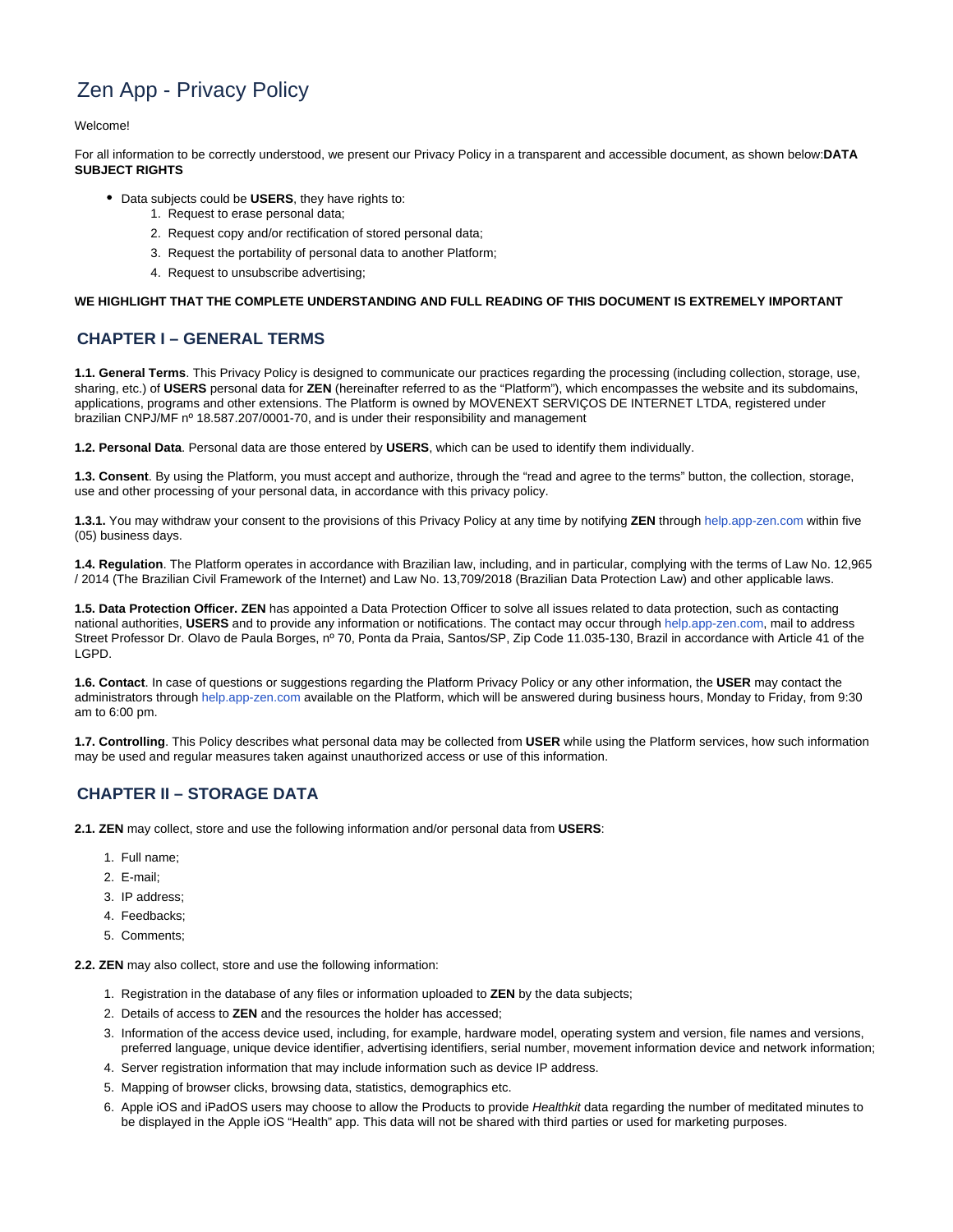# **CHAPTER III – SHARED DATA**

#### **3.1. Sharing Personal Data**. Exceptions for sharing personal **USER** data:

- 1. Cases in which **ZEN** is required to disclose or share the data collected in order to comply with court order, or for the purpose of preventing fraud or other crimes, as well as in response to a request by the competent authority, if we believe that the disclosure complies with or is required under applicable laws, regulations or legal procedures;
- 2. To protect the rights, property or safety of **ZEN** and the Platform;
- 3. With law enforcement and/or government officials, if their actions are deemed inconsistent with the provisions of our terms of use, or to protect the rights, property or safety of **ZEN**, its **USERS**, or others;
- 4. By your own action;
- 5. In the event of sale, in whole or in part, of the business or its assets, or as part of any business reorganization or restructuring, merger, spin-off or merger, **ZEN** may share **USER** information with third parties that are part of it business, taking the necessary steps to ensure that privacy rights continue to be protected in accordance with this Policy.

**3.2. Contact**. **USERS** authorize **ZEN** to contact them using any of the contact information provided on registration with **ZEN**.

**3.3. Improvements.** We use **AppsFlyer** and **Clever Tap** in order to better understand our **USERS**' needs and to optimize this service and experience. They use cookies and other technologies to collect data on our **USERS**' behavior and their devices.

# **CHAPTER IV – COOKIES**

**4.1. What are cookies?** A cookie is a piece of information that is stored locally on your computer or device and contains information about your activities on the Internet.

**4.2. Used Cookies**. Cookies can be used in different ways and modalities, **ZEN** may use:

- 1. Performance Cookies: This type of cookie collects anonymous information about how the **USER** uses the platform so that we can optimize it. The information collected by these cookies never contains personal details from which it can be identified.
- 2. Functionality Cookies: These cookies are used by **ZEN** for some of its features, seeking to offer you a better experience when browsing the platform.
- 3. Advertising Cookies: These cookies collect information about browsing habits, seeking to make advertising more relevant to the **USER**.

**4.3. Cookies Access**. Access to cookies ends as soon as the **USER** closes the browser. The **USER** could choose between accept or decline the use of cookies.

#### **4.4. Consent to Using Cookies**. Acceptance of the **USER** is required before the section starts for cookies to be used.

**4.5. Option Without Cookies**. The data subject may choose to refuse the use of cookies. If you choose not to accept them, your access to most information available on the Platform will not be compromised. However, the data subject may not be able to make full use of the services offered.

# **CHAPTER V – ACCESS AND CORRECTION OF PERSONAL DATA**

**5.1. Access and Correction**. **USERS** are entitled to access their personal data held by **ZEN** by contacting administrators through [help.sapp-zen.](http://help.app-zen.com/) [com](http://help.app-zen.com/)which will be answered during business hours, Monday to Friday, from 9:30 am to 6:00 pm within 15 (fifteen) days, together with a description of the form, purpose and duration of the processing of personal data, which may be sent by email or by letter, in accordance with the provisions of article 9 of the LGPD.

**5.2. Erasure**. The **USER** has the right to request the deletion of his personal data stored in **ZEN** at any time, except where there is a legal obligation or court order to maintain the storage of data, in accordance with the provisions of Articles 18, XVI, and 16 of the LGPD.

**5.3. Incorrect Information**. It is the responsibility of the holder to keep their information up to date, and in the event of inaccuracy, **ZEN** may update or delete it, except in cases of need for maintenance for legitimate business or legal purposes.

**5.4. Protection Measures**. **ZEN** takes all necessary security measures to protect the personal data of **USERS** and to protect them against unauthorized loss, misuse, access, disclosure, alteration or destruction.

**5.5. Password Protection**. **USER** is also responsible for taking reasonable steps to protect your passwords, usernames and other special access features to **ZEN**.

# **CHAPTER VI – NOTIFICATION OF PRIVACY POLICY CHANGES**

**6.1. Privacy Policy Changes**. **ZEN** may change the Platform Privacy Policy at any time. The use of collected information is now under current Privacy Policy. If **ZEN** makes changes to the way you use personal information, it will notify your **USERS** by sending an email.

**6.2. Unreported Amendments.** Minor amendments to this Privacy Policy may occur without significantly affecting the ways in which **ZEN** treats the information collected so that it does not need to be reported.